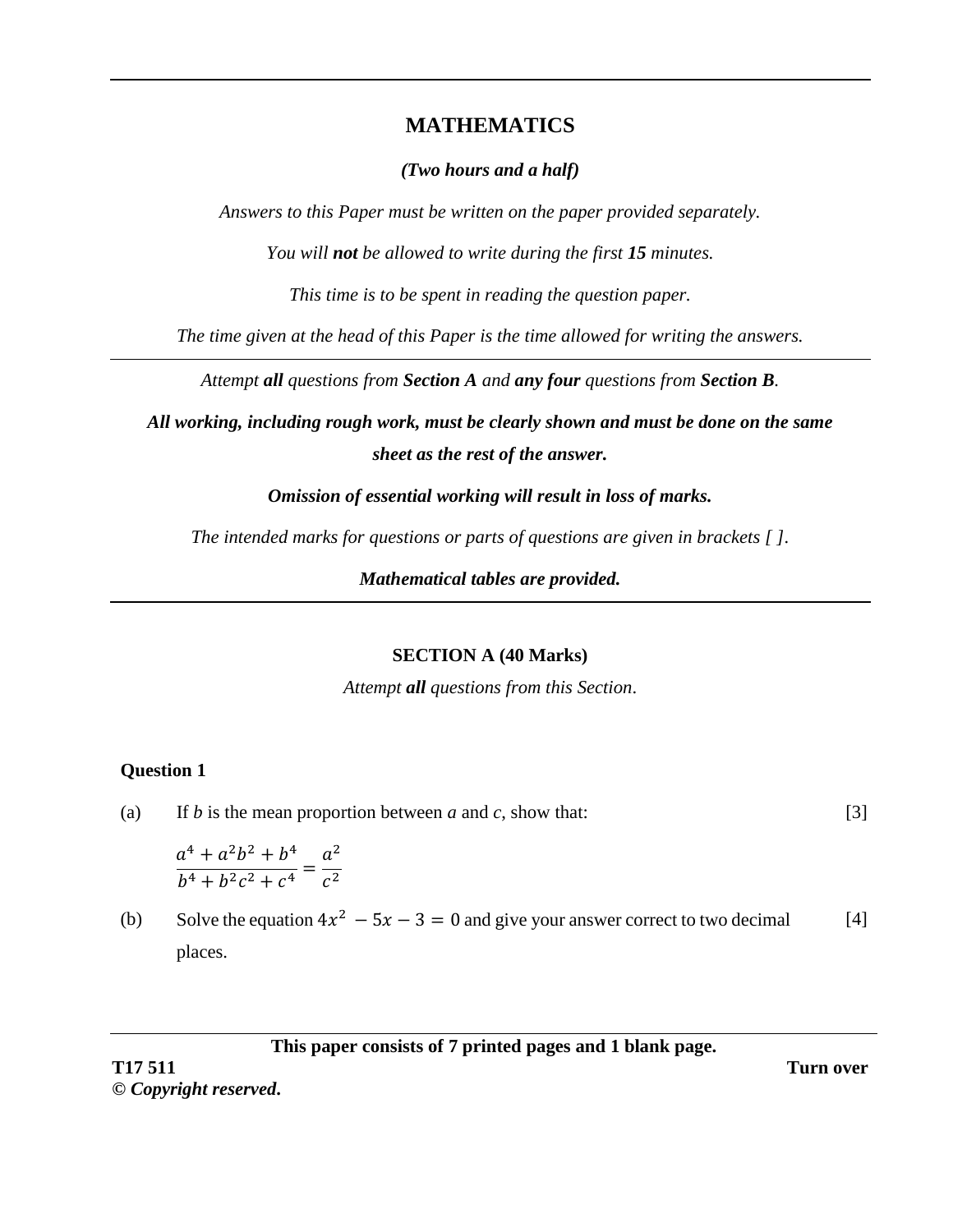(c) AB and CD are two parallel chords of a circle such that  $AB = 24$  cm and  $CD = 10$  cm. If the radius of the circle is 13 cm, find the distance between the two chords.

# $A \sim \qquad \qquad \text{N} \sim \text{B}$ N  $C \setminus M$  D O

[3]

[3]

# **Question 2**

(a) Evaluate without using trigonometric tables,

$$
\sin^2 28^\circ + \sin^2 62^\circ + \tan^2 38^\circ - \cot^2 52^\circ + \frac{1}{4} \sec^2 30^\circ
$$

(b) If 
$$
A = \begin{bmatrix} 1 & 3 \\ 3 & 4 \end{bmatrix}
$$
 and  $B = \begin{bmatrix} -2 & 1 \\ -3 & 2 \end{bmatrix}$  and  $A^2 - 5B^2 = 5C$ . Find matrix C where C is a  
2 by 2 matrix. [4]

(c) Jaya borrowed  $\bar{\tau}$  50,000 for 2 years. The rates of interest for two successive years are 12% and 15% respectively. She repays ₹33,000 at the end of the first year. Find the amount she must pay at the end of the second year to clear her debt. [3]

## **Question 3**

- (a) The catalogue price of a computer set is  $\bar{\tau}$  42000. The shopkeeper gives a discount of 10% on the listed price. He further gives an off-season discount of 5% on the discounted price. However, sales tax at 8% is charged on the remaining price after the two successive discounts. Find: [3]
	- (i) the amount of sales tax a customer has to pay
	- (ii) the total price to be paid by the customer for the computer set.
- (b) P(1,–2) is a point on the line segment  $A(3,-6)$  and  $B(x, y)$  such that  $AP : PB$  is equal to 2 : 3. Find the coordinates of B. [4]
- (c) The marks of 10 students of a class in an examination arranged in ascending order is as follows: [3]

13, 35, 43, 46, *x*, *x*+4, 55, 61, 71, 80

If the median marks is  $48$ , find the value of  $x$ . Hence find the mode of the given data.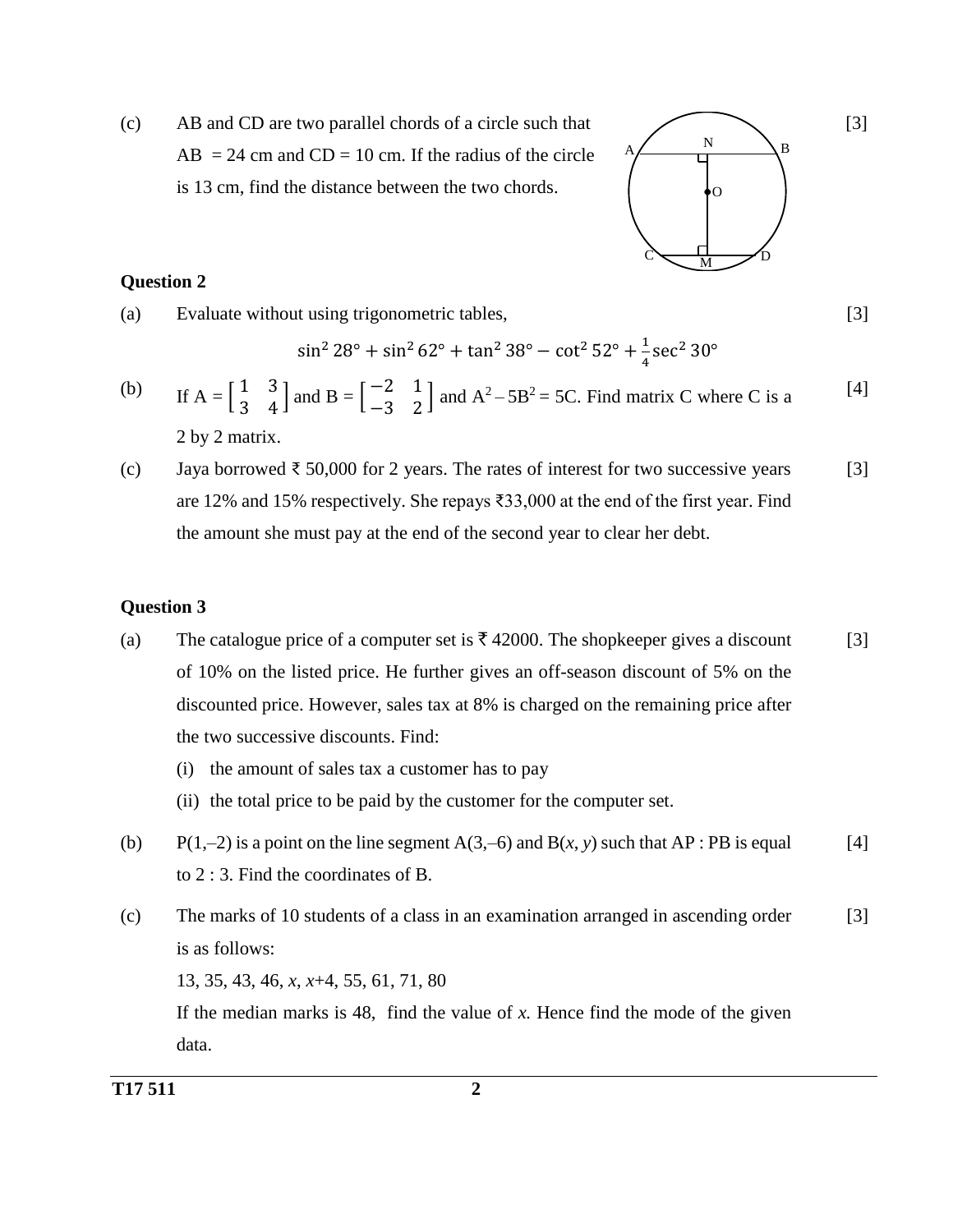- (a) What must be subtracted from  $16x^3 8x^2 + 4x + 7$  so that the resulting expression has  $2x + 1$  as a factor? [3]
- (b) In the given figure ABCD is a rectangle. It consists of a circle and two semi circles each of which are of radius 5 cm. Find the area of the shaded region. Give your answer correct to three significant figures.



(c) Solve the following inequation and represent the solution set on a number line. [3]

−8 1 2  $\lt$   $-$ 1 2  $-4x \leq 7$ 1 2 ,  $x \in I$ 

#### **SECTION B (40 Marks)**

*Attempt any four questions from this Section*

## **Question 5**

- (a) Given matrix  $B = \begin{bmatrix} 1 & 1 \\ 0 & 2 \end{bmatrix}$  $\begin{bmatrix} 1 & 1 \\ 8 & 3 \end{bmatrix}$ . Find the matrix X if,  $X = B^2 - 4B$ . Hence solve for a and b given  $X \begin{bmatrix} a \\ b \end{bmatrix}$  $\begin{bmatrix} a \\ b \end{bmatrix} = \begin{bmatrix} 5 \\ 50 \end{bmatrix}$ [4]
- (b) How much should a man invest in  $\bar{\tau}$  50 shares selling at  $\bar{\tau}$ 60 to obtain an income of  $\bar{\tau}$  450, if the rate of dividend declared is 10%. Also find his yield percent, to the nearest whole number. [3]
- (c) Sixteen cards are labelled as *a,b,c…….m,n,o,p.* They are put in a box and shuffled. A boy is asked to draw a card from the box. What is the probability that the card drawn is: [3]
	- (i) a vowel.
	- (ii) a consonant.
	- (iii) none of the letters of the word *median*.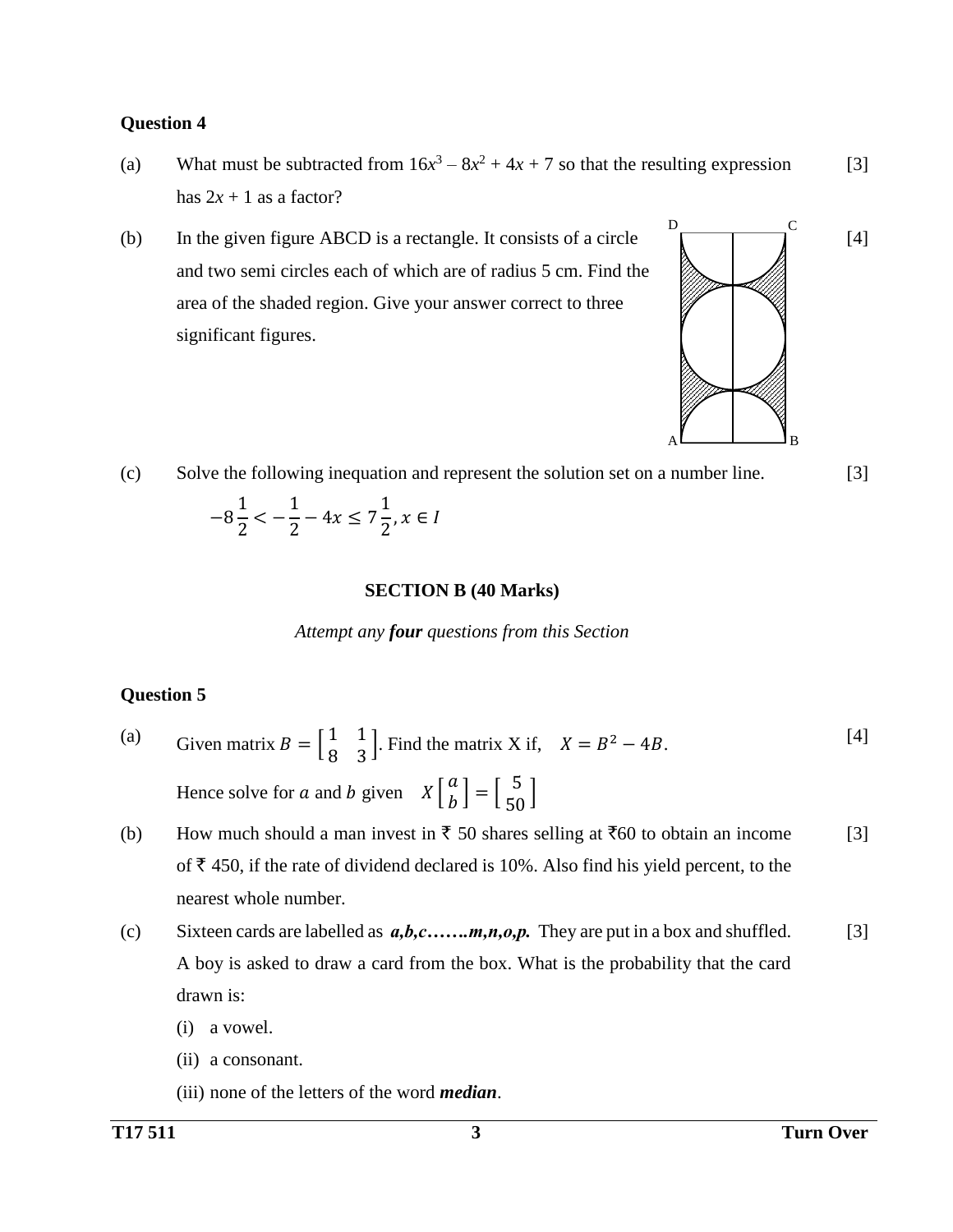- (a) Using a ruler and a compass construct a triangle ABC in which  $AB = 7cm$ ,  $\angle$ CAB=60° and AC = 5cm. Construct the locus of:  $[4]$ 
	- (i) points equidistance from AB and AC.
	- (ii) points equidistant from BA and BC.

Hence construct a circle touching the three sides of the triangle internally.

(b) A conical tent is to accommodate 77 persons. Each person must have  $16m<sup>3</sup>$  of air to breathe. Given the radius of the tent as  $7m$  find the height of the tent and also its curved surface area. [3]

(c) If 
$$
\frac{7m + 2n}{7m - 2n} = \frac{5}{3}
$$
, use properties of proportion to find

[5]

$$
(1) \quad m:n
$$

(ii) 
$$
\frac{m^2 + n^2}{m^2 - n^2}
$$

## **Question 7**

(a) A page from a saving bank account passbook is given below:

| Date         | <b>Particulars</b> | Amount<br>Withdrawn<br>(₹) | Amount<br>Deposited $(\overline{\tau})$ | Balance $($ ₹ $)$ |
|--------------|--------------------|----------------------------|-----------------------------------------|-------------------|
| Jan. 7, 2016 | B/F                |                            |                                         | 3000.00           |
| Jan 10, 2016 | By Cheque          |                            | 2600.00                                 | 5600.00           |
| Feb. 8, 2016 | To Self            | 1500.00                    |                                         | 4100.00           |
| Apr. 6, 2016 | By Cheque          | 2100.00                    |                                         | 2000.00           |
| May 4, 2016  | By cash            |                            | 6500.00                                 | 8500.00           |
| May 27, 2016 | By Cheque          |                            | 1500.00                                 | 10000.00          |

- (i) Calculate the interest for the 6 months from January to June 2016, at 6% per annum.
- (ii) If the account is closed on  $1<sup>st</sup>$  July 2016, find the amount received by the account holder.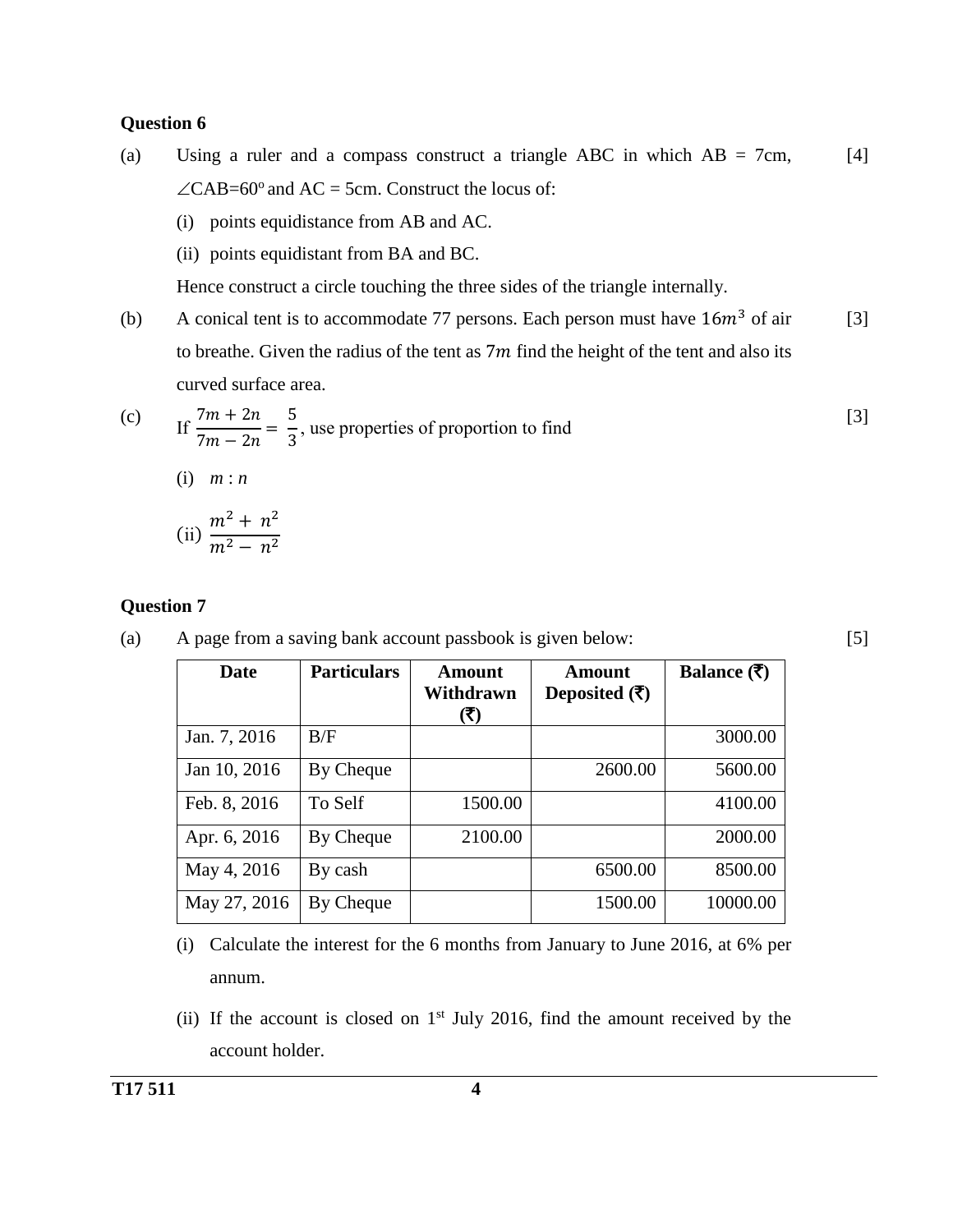- (b) Use a graph paper for this question (Take 2 cms = 1 unit on both *x* and *y* axis)
	- (i) Plot the following points: A(0,4), B(2,3), C(1,1) and D(2,0).
	- (ii) Reflect points B, C, D on the *y*-axis and write down their coordinates. Name the images as B', C', D' respectively.
	- (iii) Join the points A, B, C, D, D', C', B' and A in order, so as to form a closed figure. Write down the equation of the line of symmetry of the figure formed.

(a) Calculate the mean of the following distribution using step deviation method.

| <b>Marks</b>                 | $0 - 10$ |    | $10-20$   $20-30$   $30-40$ | $40 - 50$ | $50 - 60$ |
|------------------------------|----------|----|-----------------------------|-----------|-----------|
| Number of<br><b>Students</b> |          | 25 | 30                          |           |           |

(b) In the given figure PQ is a tangent to the circle at A. AB and AD are bisectors of  $\angle$ CAQ and  $\angle$ PAC. IF  $\angle$ BAQ = 30°, prove that: [3]

- (i) BD is a diameter of the circle. (ii) ABC is an isosceles triangle. D C B
- (c) The printed price of an air conditioner is  $\bar{\tau}$  45,000/-. The wholesaler allows a discount of 10% to the shopkeeper. The shopkeeper sells the article to the customer at a discount of 5% of the marked price. Sales tax (under VAT) is charged at the rate of 12% at every stage. Find:
	- (i) VAT paid by the shopkeeper to the government.
	- (ii) The total amount paid by the customer inclusive of tax.

P A Q

[3]

[4]

[5]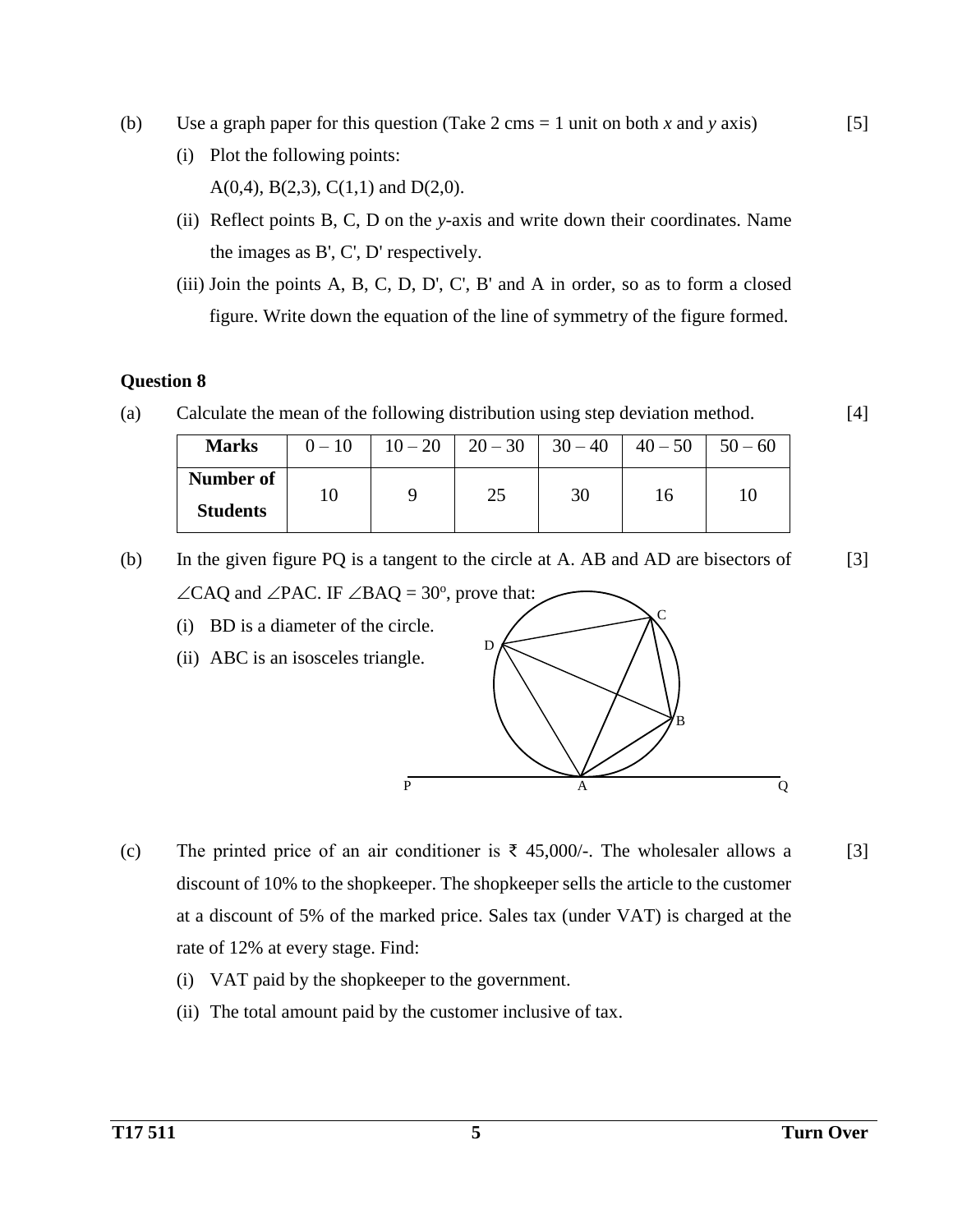- (a) In the figure given, O is the centre of the circle.  $\angle DAE = 70^\circ$ . Find giving suitable reasons, the measure of: [4]
	- (i)  $\angle BCD$
	- (ii)  $\angle$ BOD
	- (iii)  $\angle$ OBD



(b)  $A(-1, 3)$ ,  $B(4, 2)$  and  $C(3, -2)$  are the vertices of a triangle.

- (i) Find the coordinates of the centroid G of the triangle.
	- (ii) Find the equation of the line through G and parallel to AC.

(c) Prove that

 $\sin\theta - 2sin^3\theta$  $\frac{2\pi}{2\cos^3\theta - \cos\theta} = \tan\theta$ 

## **Question 10**

- (a) The sum of the ages of Vivek and his younger brother Amit is 47 years. The product of their ages in years is 550. Find their ages. [4]
- (b) The daily wages of 80 workers in a project are given below.

Wages  $(in \overline{\tau})$ 400-450 450-500 500-550 550-600 600-650 650-700 700-750 No. of workers 2 | 6 | 12 | 18 | 24 | 13 | 5

Use a graph paper to draw an ogive for the above distribution. (Use a scale of  $2 \text{ cm} = \frac{3}{50}$  on *x*-axis and  $2 \text{ cm} = 10$  workers on *y*-axis). Use your ogive to estimate:

- (i) the median wage of the workers.
- (ii) the lower quartile wage of workers.
- (iii) the number of workers who earn more than  $\bar{\tau}$  625 daily.

[6]

[3]

[3]